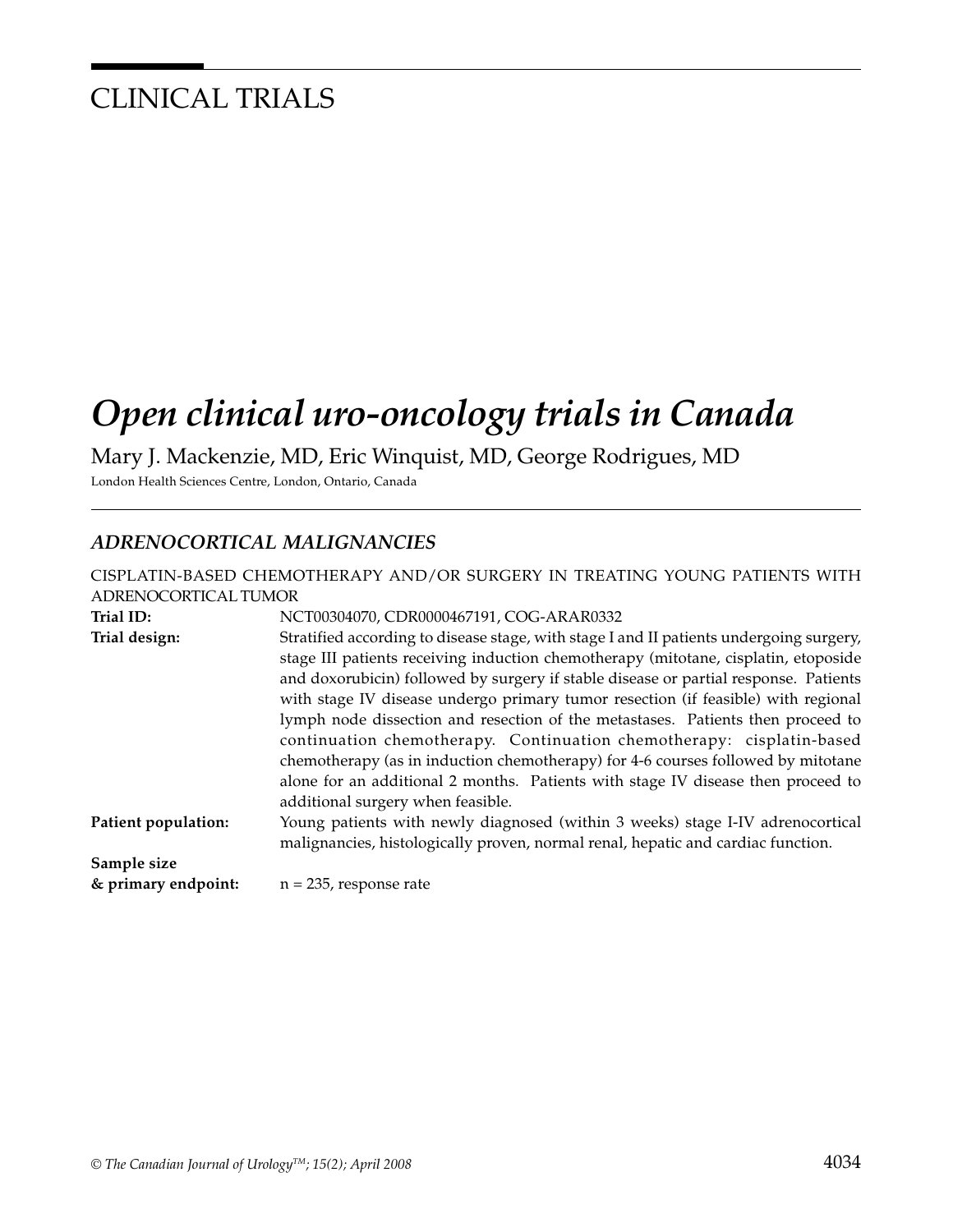## *BLADDER CANCER*

| A PHASE III STUDY OF IRESSA® IN COMBINATION WITH INTRAVESICAL BCG VERSUS INTRAVESICAL BCG<br>ALONE IN HIGH RISK SUPERFICIAL TRANSITIONAL CELL CARCINOMA OF THE BLADDER                                                                                                                                  |                                                                                                                                                                                                                                                 |
|---------------------------------------------------------------------------------------------------------------------------------------------------------------------------------------------------------------------------------------------------------------------------------------------------------|-------------------------------------------------------------------------------------------------------------------------------------------------------------------------------------------------------------------------------------------------|
| Trial ID:                                                                                                                                                                                                                                                                                               | NCIC BL.11                                                                                                                                                                                                                                      |
| Coordination:                                                                                                                                                                                                                                                                                           | Cooperative group (NCIC CTG)                                                                                                                                                                                                                    |
| Trial design:                                                                                                                                                                                                                                                                                           | A phase III study comparing intravesical BCG with and without gefitinib, an oral<br>EGFR TK inhibitor.                                                                                                                                          |
| Patient population:                                                                                                                                                                                                                                                                                     | High risk Ta, Tis or T1 superficial bladder cancer with complete transurethral resection of<br>all visible bladder lesions within 21 to 60 days prior to randomization, and without other<br>evidence of metastasis.                            |
| Sample size                                                                                                                                                                                                                                                                                             |                                                                                                                                                                                                                                                 |
| & primary endpoint:                                                                                                                                                                                                                                                                                     | $n = 166$ , time to treatment failure                                                                                                                                                                                                           |
|                                                                                                                                                                                                                                                                                                         | OPEN LABEL MULTICENTRE STUDY OF THE EFFICACY AND SAFETY OF MCC (MYCOBACTERIAL DNA) IN<br>THE TREATMENT OF PATIENTS WITH NON-MUSCLE INVASIVE BLADDER CANCER AT HIGH RISK OF<br>PROGRESSION AND WHO ARE REFRACTORY TO BCG                         |
| Coordination:                                                                                                                                                                                                                                                                                           | Industry (Bioniche Life Sciences)                                                                                                                                                                                                               |
| <b>Trial Design:</b>                                                                                                                                                                                                                                                                                    | In the Induction phase, patients will receive 6 weekly intravesical instillations of 8 mg<br>MCC. At month 3, patients will enter the Maintenance phase and will receive weekly<br>MCC instillations for 3 weeks at months 3, 6, 12, 18 and 24. |
| Patient population:                                                                                                                                                                                                                                                                                     | Patients with non-muscle invasive urothelial carcinoma at high risk of progression<br>(CIS, T1G3) who have failed therapy with BCG.                                                                                                             |
| Sample size                                                                                                                                                                                                                                                                                             |                                                                                                                                                                                                                                                 |
| & primary endpoint:                                                                                                                                                                                                                                                                                     | $n = 105$ ; one year disease-free survival                                                                                                                                                                                                      |
| OF THE BLADDER                                                                                                                                                                                                                                                                                          | RANDOMIZED PHASE III TRIAL COMPARING IMMEDIATE VERSUS DEFERRED CHEMOTHERAPY AFTER<br>RADICAL CYSTECTOMY IN PATIENTS WITH PT3-PT4, AND/OR N+M0 TRANSITIONAL CELL CARCINOMA                                                                       |
| Trial ID:                                                                                                                                                                                                                                                                                               | NCIC BL.8                                                                                                                                                                                                                                       |
| Coordination:                                                                                                                                                                                                                                                                                           | Intergroup (EORTC)                                                                                                                                                                                                                              |
| Trial design:                                                                                                                                                                                                                                                                                           | A phase III study of immediate adjuvant chemotherapy with gemcitabine-cisplatin for 4                                                                                                                                                           |
| Patient population:                                                                                                                                                                                                                                                                                     | cycles versus chemotherapy at relapse after radical cystectomy.<br>Transitional cell carcinoma of the bladder (pT2 incidental pT3 or pT4) and/or node positive                                                                                  |
|                                                                                                                                                                                                                                                                                                         | (pN1-3) M0 following radical cystectomy and lymphadenectomy. Lymph node dissection<br>of 15 or more lymph nodes is recommended. Patients must be able to start chemotherapy<br>within 90 days after surgery.                                    |
| Sample size                                                                                                                                                                                                                                                                                             |                                                                                                                                                                                                                                                 |
| & primary endpoint:                                                                                                                                                                                                                                                                                     | $n = 660$ , overall survival                                                                                                                                                                                                                    |
| A RANDOMIZED, PLACEBO-CONTROLLED PHASE II STUDY TO COMPARE THE EFFICACY AND SAFETY OF<br>SU011248 PLUS BEST SUPPORTIVE CARE (BSC) VERSUS PLACEBO PLUS BSC IN PATIENTS WITH ADVANCED<br>UROTHELIAL TRANSITIONAL CELL CARCINOMA WHO HAVE FAILED OR ARE INTOLERANT TO CISPLATIN<br>CONTAINING CHEMOTHERAPY |                                                                                                                                                                                                                                                 |
| Trial ID:                                                                                                                                                                                                                                                                                               | <b>SPRUCE</b>                                                                                                                                                                                                                                   |
| Coordination:                                                                                                                                                                                                                                                                                           | Canadian Urologic Oncology Group                                                                                                                                                                                                                |
| Trial design:                                                                                                                                                                                                                                                                                           | A randomized phase II study comparing sunitinib to placebo.                                                                                                                                                                                     |
| Patient population:                                                                                                                                                                                                                                                                                     | Recurrent or metastatic transitional cell carcinoma failed, intolerant of, or ineligible<br>for first-line cisplatin-based combination chemotherapy.                                                                                            |
| Sample size                                                                                                                                                                                                                                                                                             |                                                                                                                                                                                                                                                 |
| & primary endpoint:                                                                                                                                                                                                                                                                                     | $n = 58$ , progression-free survival                                                                                                                                                                                                            |
| AODE                                                                                                                                                                                                                                                                                                    |                                                                                                                                                                                                                                                 |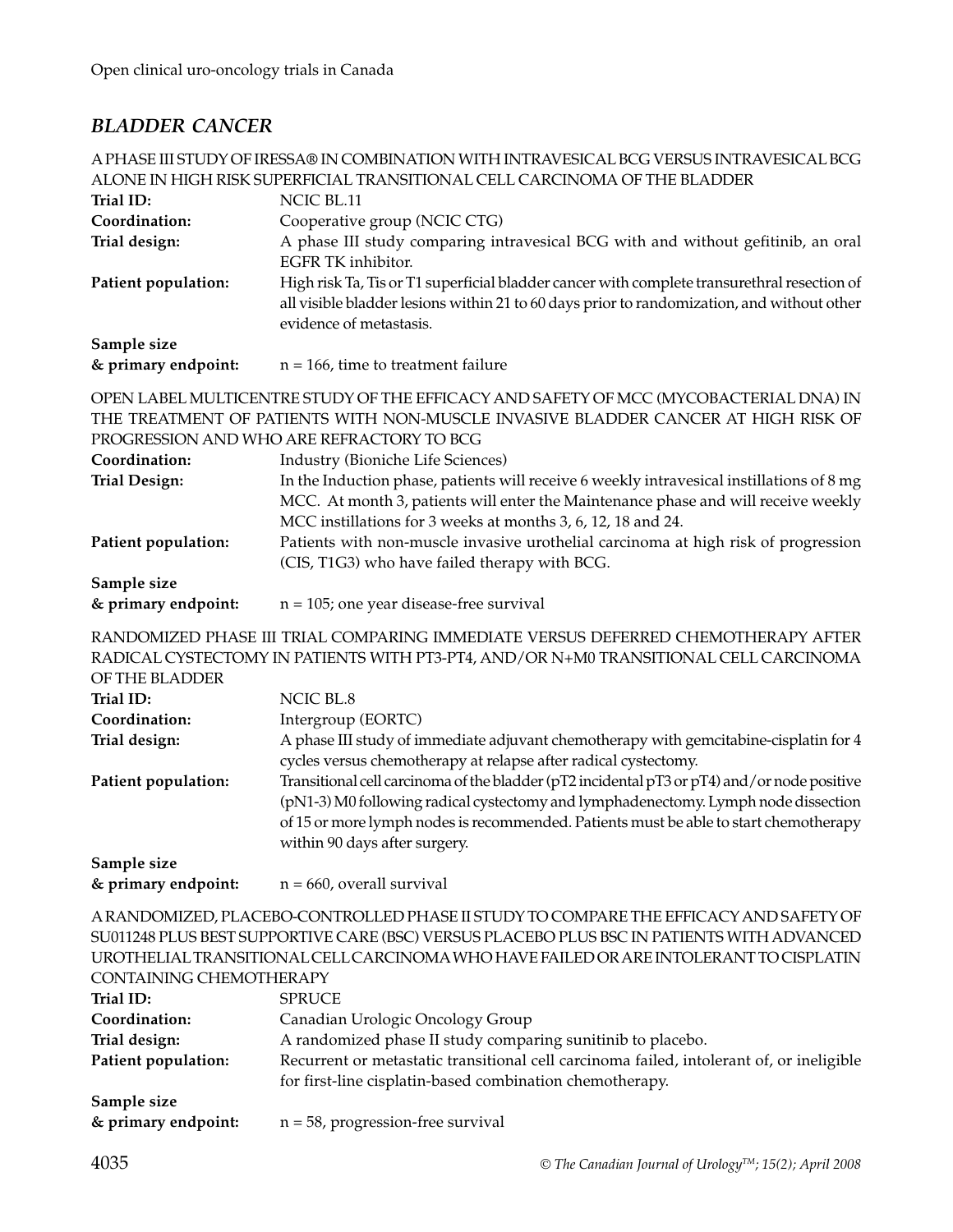## *PROSTATE ADENOCARCINOMA*

## *LOCALIZED PROSTATE CANCER*

*Low Risk*

|                                                                                    | A PHASE III STUDY OF ACTIVE SURVEILLANCE THERAPY AGAINST RADICAL TREATMENT IN PATIENTS                                                                                                                                                                                                                                                                                                                                                        |
|------------------------------------------------------------------------------------|-----------------------------------------------------------------------------------------------------------------------------------------------------------------------------------------------------------------------------------------------------------------------------------------------------------------------------------------------------------------------------------------------------------------------------------------------|
|                                                                                    | DIAGNOSED WITH FAVORABLE RISK PROSTATE CANCER (START)                                                                                                                                                                                                                                                                                                                                                                                         |
| Trial ID:                                                                          | NCIC CTG PR11                                                                                                                                                                                                                                                                                                                                                                                                                                 |
| Coordination:                                                                      | National Cancer Institute of Canada                                                                                                                                                                                                                                                                                                                                                                                                           |
| Trial design:                                                                      | A phase III study comparing radical prostatectomy or radical radiotherapy at the                                                                                                                                                                                                                                                                                                                                                              |
| Patient population:                                                                | time of initial diagnosis to active surveillance and selective intervention based on<br>pre-specified biochemical, histological or clinical criteria.<br>Suitable candidates for radical prostatectomy or radiotherapy. No previous treatment<br>for prostate cancer for greater than 6 months. Favorable risk as defined by the following:<br>clinical stage T1b, T1c, T2a or T2b, surgical Gleason score $\lt$ = 6, PSA $\lt$ = 10.0 ng/ml. |
| Sample size<br>& primary endpoint:                                                 | $n = 2130$ , disease specific survival                                                                                                                                                                                                                                                                                                                                                                                                        |
| A PHASE III RANDOMIZED STUDY OF HYPOFRACTIONATED 3D-CRT/IMRT VERSUS CONVENTIONALLY |                                                                                                                                                                                                                                                                                                                                                                                                                                               |

|                     | FRACTIONATED 3D-CRT/IMRT IN PATIENTS WITH FAVORABLE-RISK PROSTATE CANCER                   |
|---------------------|--------------------------------------------------------------------------------------------|
| Trial ID:           | RTOG 0415                                                                                  |
| Coordination:       | Cooperative group (Radiation Therapy Oncology Group)                                       |
| Trial design:       | A randomized phase III non-inferiority trial assessing hypofractionated radiation of 70 Gy |
|                     | in 28 fractions to the prostate versus standard fractionation of 73.8 Gy in 41 fractions.  |
| Patient population: | Low-risk localized prostate cancer.                                                        |
| Sample size         |                                                                                            |
| & primary endpoint: | $n = 1067$ , disease-free survival                                                         |
|                     |                                                                                            |

## *Intermediate Risk*

| A PHASE III RANDOMIZED STUDY OF HIGH DOSE 3D-CRT/IMRT VERSUS STANDARD DOSE 3D-CRT/IMRT |  |
|----------------------------------------------------------------------------------------|--|
| IN PATIENTS TREATED FOR LOCALIZED PROSTATE CANCER                                      |  |

| Trial ID:           | <b>RTOG 0126</b>                                                                              |
|---------------------|-----------------------------------------------------------------------------------------------|
| Coordination:       | Cooperative group (RTOG)                                                                      |
| Trial design:       | A randomized phase III superiority clinical trial assessing dose-escalated radiation          |
|                     | of 79.2 Gy in 44 fractions versus standard fractionation of 70.2 in 39 fractions.             |
| Patient population: | Intermediate-risk prostate cancer.                                                            |
| Sample size         |                                                                                               |
| & primary endpoint: | $n = 1520$ , overall survival                                                                 |
|                     | PROSTATE FRACTIONATED IRRADIATION TRIAL (PROFIT)                                              |
| Coordination:       | Cooperative group (Ontario Clinical Oncology Group)                                           |
| Trial design:       | A phase III study assessing the relative efficacy of dose-escalated radiation therapy (78 Gy) |
|                     | in 39 fractions) versus a hypofractionated course of radiation (6000 Gy in 20 fractions).     |
| Patient population: | Intermediate-risk prostate cancer.                                                            |
| Sample size         |                                                                                               |
| & primary endpoint: | $n = 1204$ , biochemical (PSA) failure                                                        |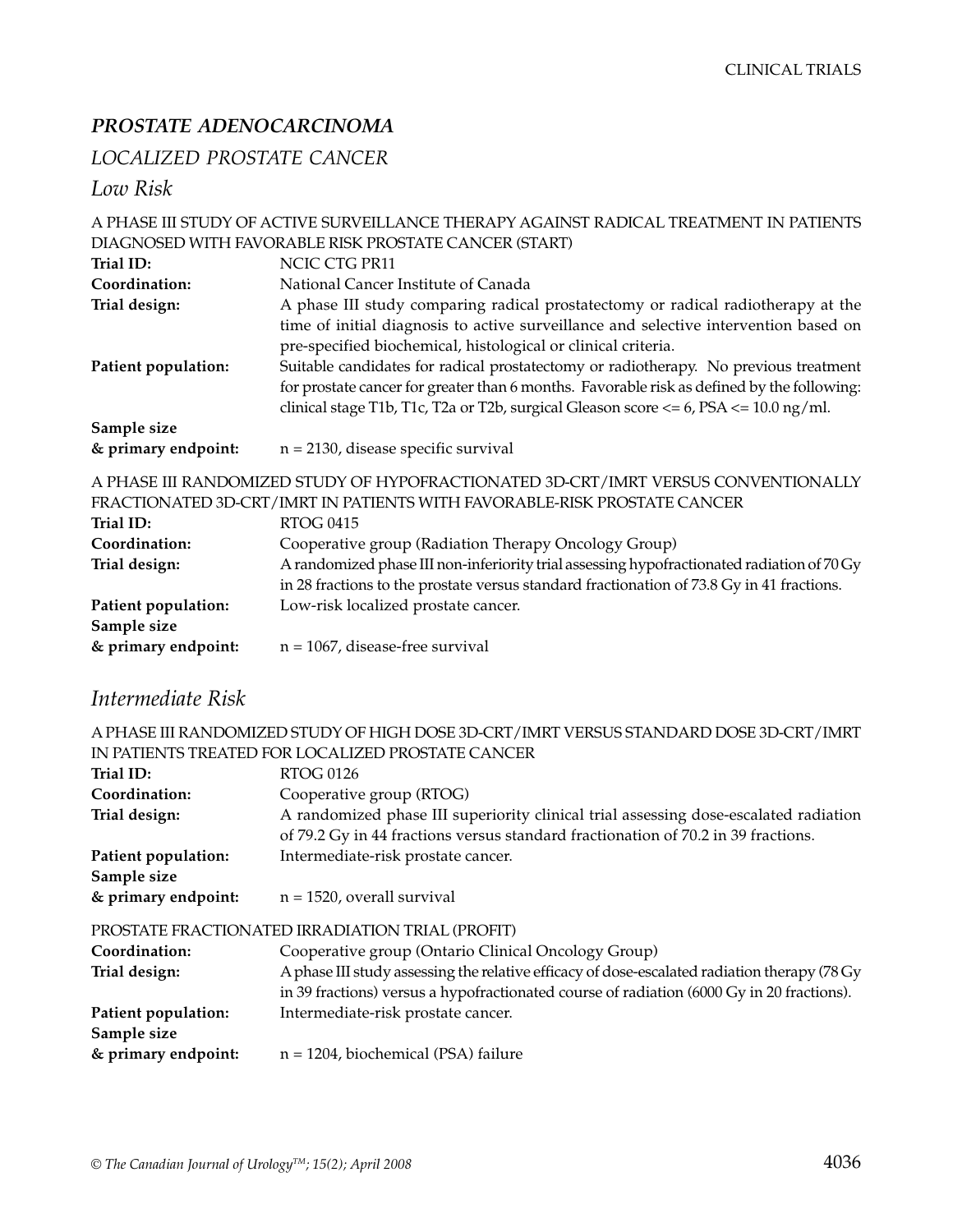## *High Risk*

#### A PHASE III STUDY OF NEOADJUVANT DOCETAXEL AND ANDROGEN SUPPRESSION PLUS RADIATION THERAPY VERSUS ANDROGEN SUPPRESSION ALONE PLUS RADIATION THERAPY FOR HIGH-RISK LOCALIZED ADENOCARCINOMA OF THE PROSTATE (DART)

|                                          | LOCALIZED ADENOCARCINOMA OF THE PROSTATE (DART)                                                                                                                                                                                                                                                                |
|------------------------------------------|----------------------------------------------------------------------------------------------------------------------------------------------------------------------------------------------------------------------------------------------------------------------------------------------------------------|
| Trial ID:                                | NCIC PR12                                                                                                                                                                                                                                                                                                      |
| Coordination:                            | National Cancer Institute of Canada                                                                                                                                                                                                                                                                            |
| Trial design:                            | A randomized phase III relative efficacy assessment of 3 years of androgen suppression<br>combined with radical external beam radiation therapy (70 Gy-73 Gy) plus or minus<br>neoadjuvant docetaxel chemotherapy (four cycles, 75 mg/m <sup>2</sup> q21 days).                                                |
| Patient population:<br>Sample size       | High-risk prostate cancer.                                                                                                                                                                                                                                                                                     |
| & primary endpoint:                      | $n = 530$ , disease-free survival                                                                                                                                                                                                                                                                              |
|                                          | RANDOMIZED PHASE III STUDY OF NEO-ADJUVANT DOCETAXEL AND ANDROGEN DEPRIVATION<br>PRIOR TO RADICAL PROSTATECTOMY VERSUS IMMEDIATE RADICAL PROSTATECTOMY IN PATIENTS                                                                                                                                             |
|                                          | WITH HIGH-RISK, CLINICALLY LOCALIZED PROSTATE CANCER                                                                                                                                                                                                                                                           |
| Trial ID:                                | <b>NCI CDR0000526353</b>                                                                                                                                                                                                                                                                                       |
| Coordination:                            | Intergroup (National Cancer Institute)                                                                                                                                                                                                                                                                         |
| Trial design:                            | A phase III comparison of neoadjuvant chemohormonal therapy with goserelin or<br>leuprolide for 18-24 weeks with docetaxel IV every 3 weeks for up to six courses<br>followed by radical prostatectomy with staging pelvic lymphadenectomy versus<br>radical prostatectomy with staging lymphadenectomy alone. |
| Patient population:                      | High-risk prostate cancer.                                                                                                                                                                                                                                                                                     |
| Sample size                              |                                                                                                                                                                                                                                                                                                                |
| & primary endpoint:                      | $n = 750$ , 3 year biochemical progression-free survival                                                                                                                                                                                                                                                       |
| <b>IMRT IN HIGH-RISK PROSTATE CANCER</b> | RANDOMIZED PHASE III TRIAL OF 3D CONFORMAL RADIOTHERAPY VERSUS HELICAL TOMOTHERAPY                                                                                                                                                                                                                             |
| Coordination:                            | Investigator led (Ottawa Regional Cancer Program)                                                                                                                                                                                                                                                              |
|                                          |                                                                                                                                                                                                                                                                                                                |

| Trial design:       | A phase III randomized relative efficacy comparison of three-dimensional conformal  |
|---------------------|-------------------------------------------------------------------------------------|
|                     | radiation therapy versus helical tomotherapy with 78 Gy in 39 fractions and 3 years |
|                     | of LHRH therapy.                                                                    |
| Patient population: | High-risk prostate cancer.                                                          |
| Sample size         |                                                                                     |

#### **& primary endpoint:** n = 72, late rectal toxicity

A PHASE III PROTOCOL OF ANDROGEN SUPPRESSION (AS) AND 3DCRT/IMRT VS AS AND 3DCRT/IMRT FOLLOWED BY CHEMOTHERAPY WITH DOCETAXEL AND PREDNISONE FOR LOCALIZED, HIGH-RISK PROSTATE CANCEP

| <b>RTOG 0521</b>                                                                                                                                                                                                                                               |
|----------------------------------------------------------------------------------------------------------------------------------------------------------------------------------------------------------------------------------------------------------------|
| Cooperative group                                                                                                                                                                                                                                              |
| A randomized phase III relative efficacy assessment of 2 years of androgen suppression<br>combined with radical external beam radiation therapy (72 Gy-75.6 Gy) with or without<br>adjuvant docetaxel chemotherapy (six cycles, $75 \text{ mg/m}^2$ q21 days). |
| High-risk prostate cancer.                                                                                                                                                                                                                                     |
| $n = 600$ , overall survival                                                                                                                                                                                                                                   |
|                                                                                                                                                                                                                                                                |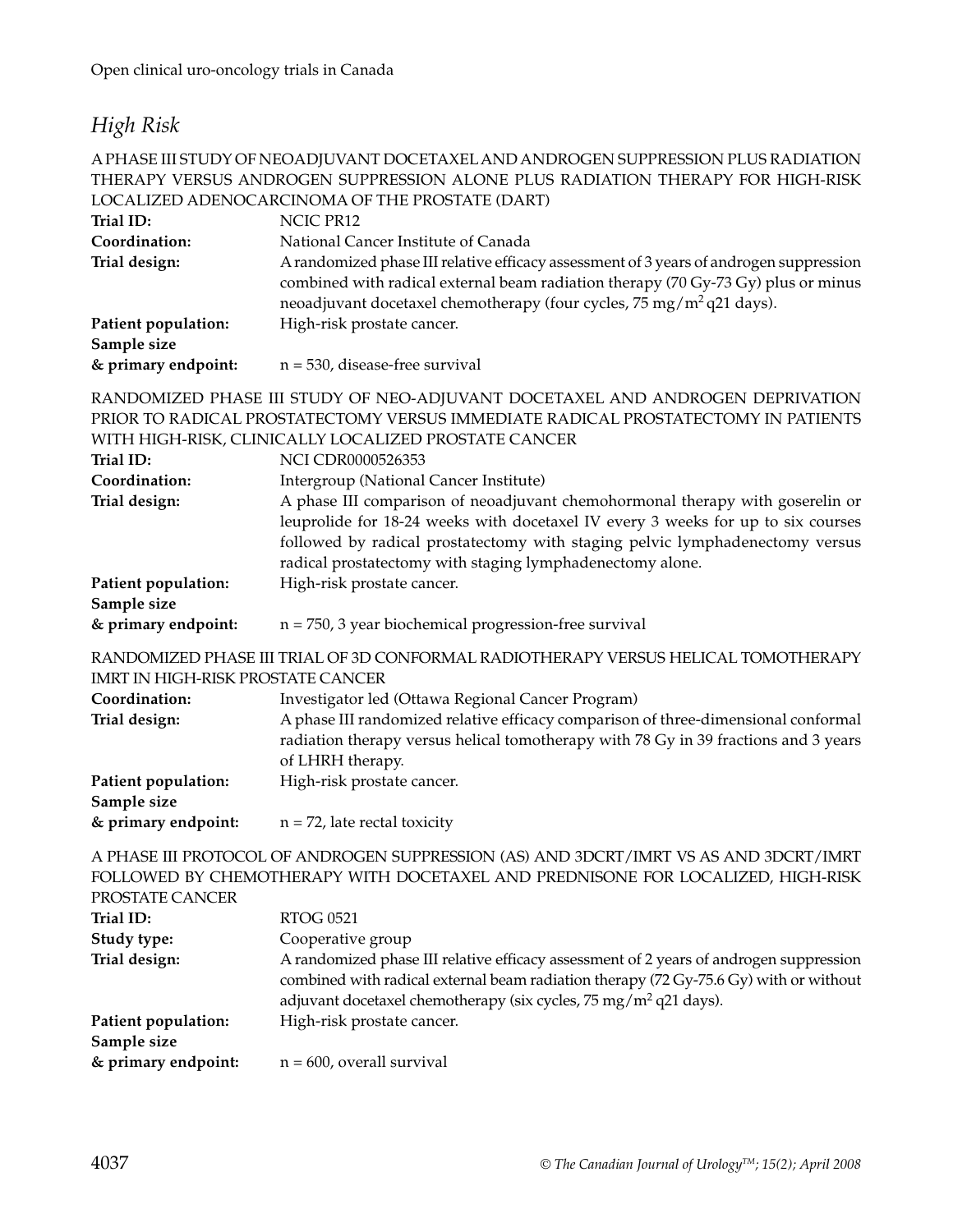PHASE III, DOUBLE-BLIND, PLACEBO-CONTROLLED STUDY TO EVALUATE THE EFFICACY OF ZOMETA® FOR THE PREVENTION OF OSTEOPOROSIS AND ASSOCIATED FRACTURES IN PATIENTS RECEIVING RADIATION THERAPY AND LONG TERM LHRH AGONISTS FOR HIGH-GRADE AND/OR LOCALLY ADVANCED PROSTATE CANCER

| Trial ID:           | RTOG 0518                                                                                           |
|---------------------|-----------------------------------------------------------------------------------------------------|
| Coordination:       | Intergroup (RTOG)                                                                                   |
| Trial design:       | This randomized phase III trial is studying zoledronate versus placebo in the prevention            |
|                     | of osteoporosis and bone fractures in patients with locally advanced nonmetastatic prostate         |
|                     | cancer undergoing radiation therapy and hormone therapy.                                            |
| Patient population: | Prostate cancer diagnosed within the past 6 months, clinical stage T3 OR Gleason score              |
|                     | $\geq$ 8 OR PSA $\geq$ 30 ng/mL OR Gleason score $\geq$ 7 and PSA $\geq$ 15 ng/mL, baseline T score |
|                     | > -2.5 in both the L spine and the total hip by dual x-ray absorptiometry scan, and scheduled       |
|                     | to receive a LHRH agonist for $\geq 1$ year.                                                        |
| Sample size         |                                                                                                     |
| & primary endpoint: | $n = 1272$ , freedom from any bone fracture                                                         |

#### *BIOCHEMICALLY RELAPSED PROSTATE CANCER*

A PHASE II TRIAL OF SHORT-TERM ANDROGEN DEPRIVATION WITH PELVIC LYMPH NODE OR PROSTATE BED ONLY RADIOTHERAPY (SPORT) IN PROSTATE CANCER PATIENTS WITH A RISING PSA AFTER RADICAL PROSTATECTOMY

| PROSTATECTOMY       |                                                                                                                               |
|---------------------|-------------------------------------------------------------------------------------------------------------------------------|
| Study type:         | Cooperative group RTOG 0534                                                                                                   |
| Trial design:       | Phase II comparing radiotherapy alone to radiotherapy with short-term androgen<br>deprivation.                                |
| Patient population: | Males who have undergone radical prostatectomy, followed by PSA rise to $> 0.2$ ng/ml.                                        |
| Sample size         |                                                                                                                               |
| & primary endpoint: | $n = 1764$ , 5-year freedom from progression                                                                                  |
|                     | A RANDOMIZED COMPARISON OF IMMEDIATE VERSUS DEFERRED ANDROGEN DEPRIVATION THERAPY                                             |
|                     | USING GOSERELIN FOR RECURRENT PROSTATE CANCER AFTER RADICAL RADIOTHERAPY (ELAAT)                                              |
| Study type:         | Cooperative group (Ontario Clinical Oncology Group)                                                                           |
| Trial design:       | A phase III trial comparing immediate to deferred androgen deprivation therapy.                                               |
| Patient population: | Patients who have undergone prior radical radiation for prostate cancer and are now<br>experiencing a biochemical recurrence. |
| Sample size         |                                                                                                                               |
| & primary endpoint: | $n = 1100$ , time to androgen independent disease                                                                             |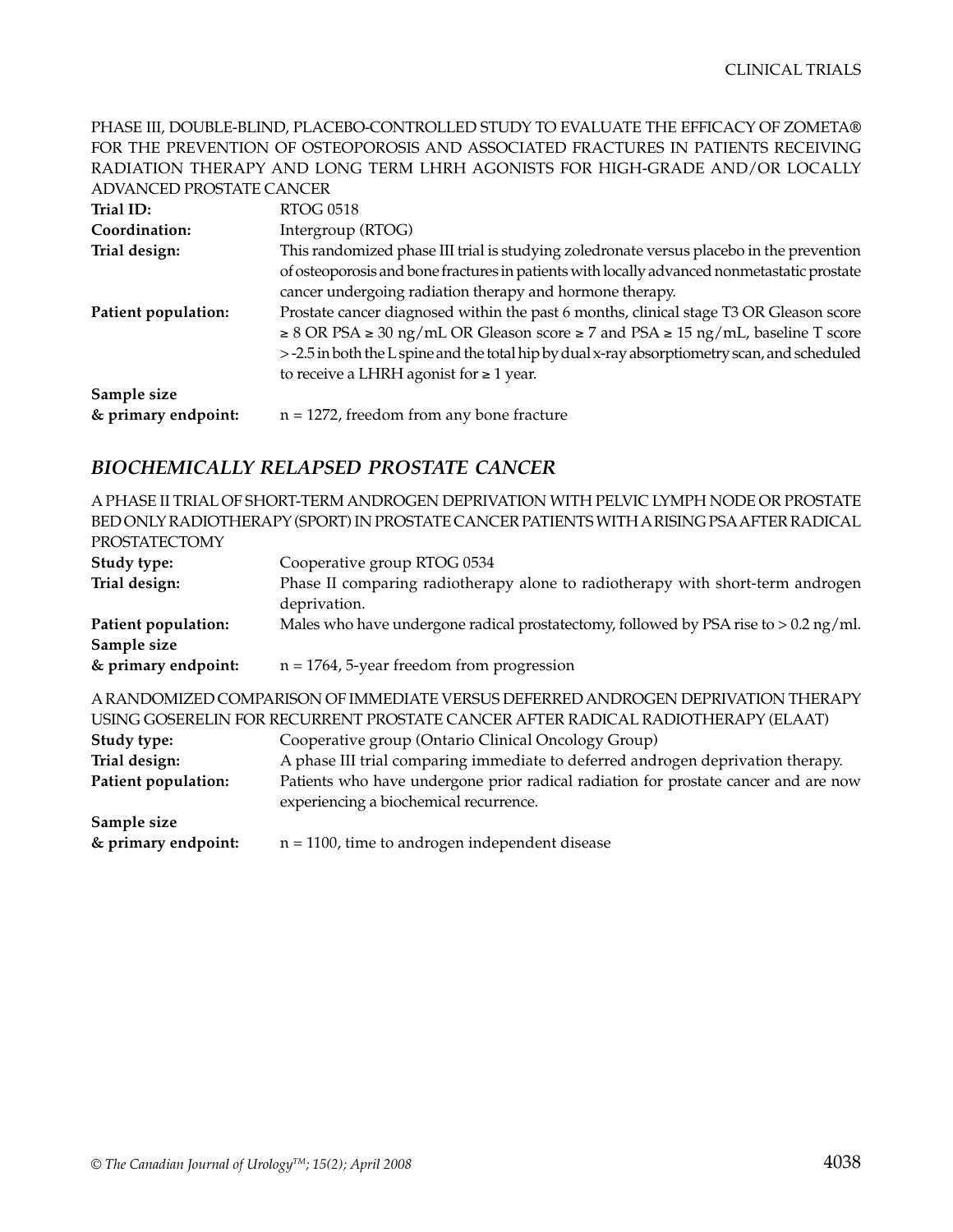## *METASTATIC PROSTATE CANCER*

| PHASE III STUDY OF INTERMITTENT ANDROGEN DEPRIVATION IN PATIENTS WITH STAGE D2 PROSTATE                                                                                                        |                                                                                                                                                                                                                                                                                                                                                                                                                                                                                                                                                                                                                   |  |
|------------------------------------------------------------------------------------------------------------------------------------------------------------------------------------------------|-------------------------------------------------------------------------------------------------------------------------------------------------------------------------------------------------------------------------------------------------------------------------------------------------------------------------------------------------------------------------------------------------------------------------------------------------------------------------------------------------------------------------------------------------------------------------------------------------------------------|--|
| <b>CANCER</b>                                                                                                                                                                                  |                                                                                                                                                                                                                                                                                                                                                                                                                                                                                                                                                                                                                   |  |
| Trial ID:                                                                                                                                                                                      | NCICPR8, SWOG-9346                                                                                                                                                                                                                                                                                                                                                                                                                                                                                                                                                                                                |  |
| Coordination:                                                                                                                                                                                  | Intergroup (SWOG)                                                                                                                                                                                                                                                                                                                                                                                                                                                                                                                                                                                                 |  |
| Trial design/treatment:                                                                                                                                                                        | Randomized, multicenter study. Induction therapy: Patients receive combined<br>androgen-deprivation (CAD) therapy comprising goserelin subcutaneously once a<br>month and oral bicalutamide once daily for 8 courses (7 months). Patients are then<br>randomized to 1 of 2 consolidation regimens. Arm I continuous CAD until disease<br>progression. Arm II (intermittent CAD): Patients undergo observation only in the<br>absence of rising prostate-specific antigen (PSA) or clinical symptoms of progressive<br>disease. Patients with rising PSA or progressive disease begin CAD as in induction therapy. |  |
| Patient population:                                                                                                                                                                            | Histologically or cytologically confirmed adenocarcinoma of the prostate, clinical stage<br>D2 as evidenced by soft tissue and/or bony metastases.                                                                                                                                                                                                                                                                                                                                                                                                                                                                |  |
| Sample size                                                                                                                                                                                    |                                                                                                                                                                                                                                                                                                                                                                                                                                                                                                                                                                                                                   |  |
| & primary endpoint:                                                                                                                                                                            | $n = 1512$ , quality of life                                                                                                                                                                                                                                                                                                                                                                                                                                                                                                                                                                                      |  |
| ARANDOMIZED, DOUBLE-BLIND, PLACEBO-CONTROLLED PHASE III STUDY OF EARLY VERSUS STANDARD<br>ZOLEDRONIC ACID TO PREVENT SKELETAL RELATED EVENTS IN MEN WITH PROSTATE CANCER<br>METASTATIC TO BONE |                                                                                                                                                                                                                                                                                                                                                                                                                                                                                                                                                                                                                   |  |
| Trial ID:                                                                                                                                                                                      | <b>NCIC PRC2</b>                                                                                                                                                                                                                                                                                                                                                                                                                                                                                                                                                                                                  |  |
| Coordination:                                                                                                                                                                                  | Intergroup (Cancer And Leukemia Group B)                                                                                                                                                                                                                                                                                                                                                                                                                                                                                                                                                                          |  |
| Trial design:                                                                                                                                                                                  | A phase III study comparing treatment with zoledronic acid at the time of initiation of<br>androgen deprivation therapy for metastatic prostate cancer to treatment at time of<br>progression to hormone-refractory disease.                                                                                                                                                                                                                                                                                                                                                                                      |  |
| Patient population:                                                                                                                                                                            | Metastatic prostate cancer with at least one bone metastasis by radiographic imaging<br>receiving androgen deprivation therapy.                                                                                                                                                                                                                                                                                                                                                                                                                                                                                   |  |
| Sample size                                                                                                                                                                                    |                                                                                                                                                                                                                                                                                                                                                                                                                                                                                                                                                                                                                   |  |
| & primary endpoint:                                                                                                                                                                            | $n = 680$ , time to first skeletal related event                                                                                                                                                                                                                                                                                                                                                                                                                                                                                                                                                                  |  |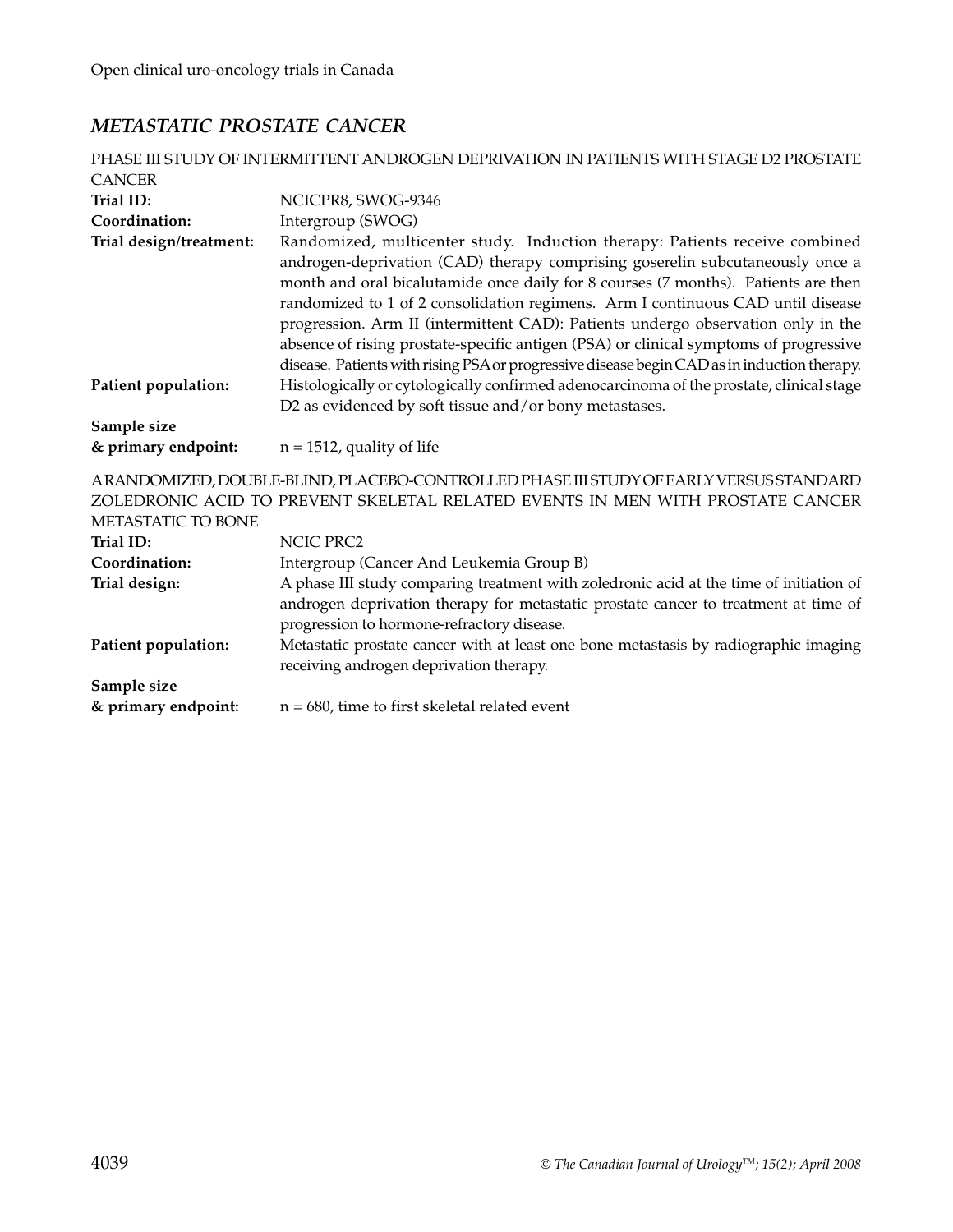### *HORMONE REFRACTORY PROSTATE CANCER*

A PHASE III RANDOMIZED DOUBLE-BLIND STUDY TO ASSESS THE EFFICACY AND SAFETY OF 10 MG ZD4054 VERSUS PLACEBO IN PATIENTS WITH HORMONE-RESISTANT PROSTATE CANCER AND BONE METASTASES WHO ARE PAIN-FREE OR MILDLY SYMPTOMATIC **Trial ID:** D4320C00014 **Coordination:** Industry: AstraZeneca **Trial design:** Placebo controlled phase III trial Patient population: HRPC with mildly/asymptomatic bone metastases, chemotherapy-naïve. **Sample size & primary endpoint:** unavailable A PHASE II STUDY OF BAY 43-9006 IN COMBINATION WITH BICALUTAMIDE IN PATIENTS WITH CHEMO-NAÏVE HORMONE REFRACTORY PROSTATE CANCER **Trial ID:** OZM-001 **Coordination:** Ozmosis Research Inc. **Trial design:** A 2-stage phase II clinical trial **Patient population:** Progressive prostate cancer despite androgen ablation, low-bulk asymptomatic metastatic or biochemical recurrent disease without curative therapy, and no prior

| Sample size         |                              |
|---------------------|------------------------------|
| & primary endpoint: | $n = 37$ , PSA response rate |

palliative chemotherapy.

#### A MULTICENTRE, RANDOMIZED, DOUBLE-BLIND STUDY COMPARING THE EFFICACY AND SAFETY OF AFLIBERCEPT VERSUS PLACEBO EVERY 3 WEEKS IN PATIENTS TREATED WITH DOCETAXEL/PREDNISONE FOR METASTATIC ANDROGEN INDEPENDENT PROSTATE CANCER

| Trial ID:           | VENICE/EFC6546                                                                            |
|---------------------|-------------------------------------------------------------------------------------------|
| Coordination:       | Industry (sanofi-aventis)                                                                 |
| Trial design:       | A phase III study comparing the addition of affibercept to standard docetaxel/prednisone. |
| Patient population: | Metastatic hormone-refractory prostate cancer and no prior palliative chemotherapy.       |
| Sample size         |                                                                                           |
| & primary endpoint: | $n = 1200$ , overall survival                                                             |

#### A RANDOMIZED, OPEN-LABEL MULTICENTRE STUDY OF XRP-6258 AT 25 MG/M2 IN COMBINATION WITH PREDNISONE EVERY 3 WEEKS COMPARED TO MITOXANTRONE IN COMBINATION WITH PREDNISONE FOR THE TREATMENT OF HORMONE-REFRACTORY METASTATIC PROSTATE CANCER PREVIOUSLY TREATED WITH A TAXOTERE-CONTAINING REGIMEN

| Coordination:       | sanofi-aventis                                                        |
|---------------------|-----------------------------------------------------------------------|
| Trial design:       | Randomized phase III                                                  |
| Patient population: | Hormone-refractory prostate cancer previously treated with docetaxel. |
| Sample size         |                                                                       |
| & primary endpoint: | $n = 720$ , overall survival                                          |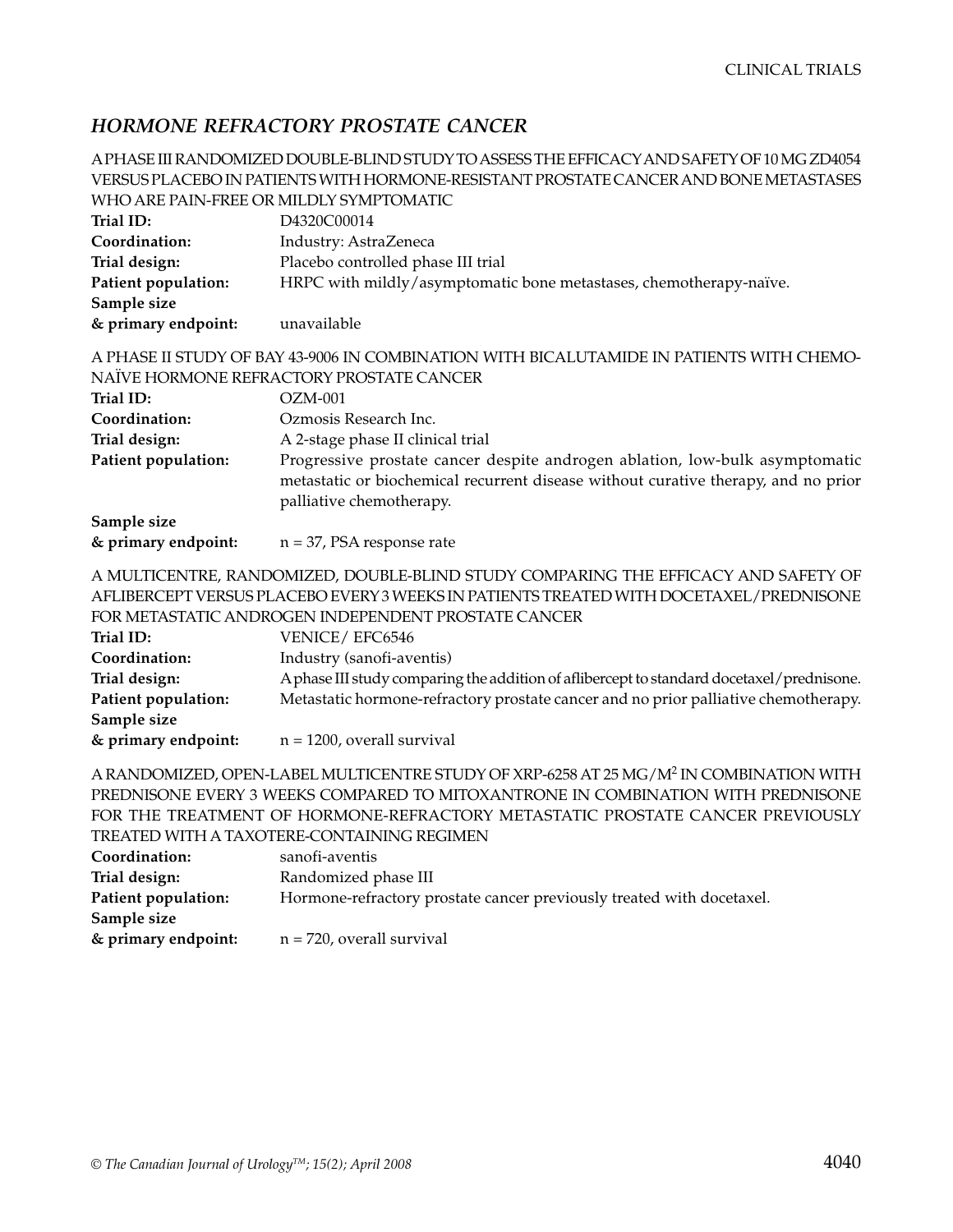## *RENAL CELL CANCER*

|                         | A RANDOMIZED, DOUBLE-BLIND PHASE III TRIAL OF ADJUVANT SUNITINIB VERSUS SORAFENIB VERSUS                                                                                                                                                                                                                |
|-------------------------|---------------------------------------------------------------------------------------------------------------------------------------------------------------------------------------------------------------------------------------------------------------------------------------------------------|
|                         | PLACEBO IN PATIENTS WITH RESECTED RENAL CELL CARCINOMA (ASSURE)                                                                                                                                                                                                                                         |
| Trial ID:               | <b>NCIC REC.2</b>                                                                                                                                                                                                                                                                                       |
| Coordination:           | Intergroup (ECOG)                                                                                                                                                                                                                                                                                       |
| Trial design:           | A phase III surgical adjuvant study assessing the effectiveness of sunitinib or sorafenib<br>compared to placebo.                                                                                                                                                                                       |
| Patient population:     | Resected renal cell carcinoma, T1b grade 3-4 or higher and/or N+.                                                                                                                                                                                                                                       |
| Sample size             |                                                                                                                                                                                                                                                                                                         |
| & primary endpoint:     | $n = 1332$ , overall survival                                                                                                                                                                                                                                                                           |
| <b>CELL CARCINOMA</b>   | A PHASE II SINGLE ARM, PROSPECTIVE STUDY OF NEOADJUVANT SUTENT® FOR PATIENTS WITH RENAL                                                                                                                                                                                                                 |
| Trial ID:               | NCT00480935, 07-0017-C                                                                                                                                                                                                                                                                                  |
| Coordination:           | University Health Network, Toronto, ON and Industry (Pfizer)                                                                                                                                                                                                                                            |
| Trial design/treatment: | Sutent will be given at 50 mg once daily for 4 consecutive weeks followed by a<br>2 week rest period (6 week cycle). Patients will then continue on Sutent for an<br>additional 4 weeks. The nephrectomy will then take place following a washout period<br>of 48 hours to 2 weeks depending on safety. |
| Patient population:     | Histologically confirmed renal cell carcinoma with a component of clear cell histology, which<br>has been assessed with biopsy at screening with locally confined tumor no more than 7 cm.                                                                                                              |
| Sample size             |                                                                                                                                                                                                                                                                                                         |
| & primary endpoint:     | $n = 30$ , objective response rate                                                                                                                                                                                                                                                                      |
|                         | PRE-OPERATIVE ADMINISTRATION OF SORAFENIB IN PATIENTS WITH METASTATIC RENAL CELL<br>CARCINOMA UNDERGOING CYTOREDUCTIVE NEPHRECTOMY                                                                                                                                                                      |
| Trial ID:               | NCT00480389, 06-0655-C                                                                                                                                                                                                                                                                                  |
| Coordination:           | University Health Network, Toronto, ON and Industry (Bayer)                                                                                                                                                                                                                                             |
| Trial design/treatment: | Single centre, one arm study of Sorafenib 400 mg twice daily given for 12 weeks<br>preoperatively in patients with advanced metastatic kidney cancer scheduled for<br>cytoreductive surgery.                                                                                                            |
| Patient population:     | Biopsy proven RCC with a component of clear cell type histology, at least one site of<br>measurable disease, medical candidate for cytoreductive nephrectomy, no vena caval<br>thrombus, no brain metastases.                                                                                           |
| Sample size             |                                                                                                                                                                                                                                                                                                         |
| & primary endpoint:     | $n = 30$ , correlation of pathological response with time to progression                                                                                                                                                                                                                                |
|                         | SORAFENIB IN PATIENTS WITH METASTATIC RENAL CELL CARCINOMA RESISTENT TO SUTENT®                                                                                                                                                                                                                         |
| Trial ID:               | OCT1163, OZM SU Resist, OZM-002                                                                                                                                                                                                                                                                         |
| Coordination:           | Toronto Sunnybrook Regional Cancer Centre                                                                                                                                                                                                                                                               |
| Trial design/treatment: | Phase I, sorafenib treatment details unavailable.                                                                                                                                                                                                                                                       |
| Patient population:     | Patients with measurable histologically confirmed metastatic clear cell RCC de novo<br>resistant to Sutent therapy or progressing after initial response or stability of disease.<br>Patients previously treated with Sorafenib or Avastin are not eligible.                                            |
| Sample size             |                                                                                                                                                                                                                                                                                                         |
| & primary endpoint:     | not available                                                                                                                                                                                                                                                                                           |